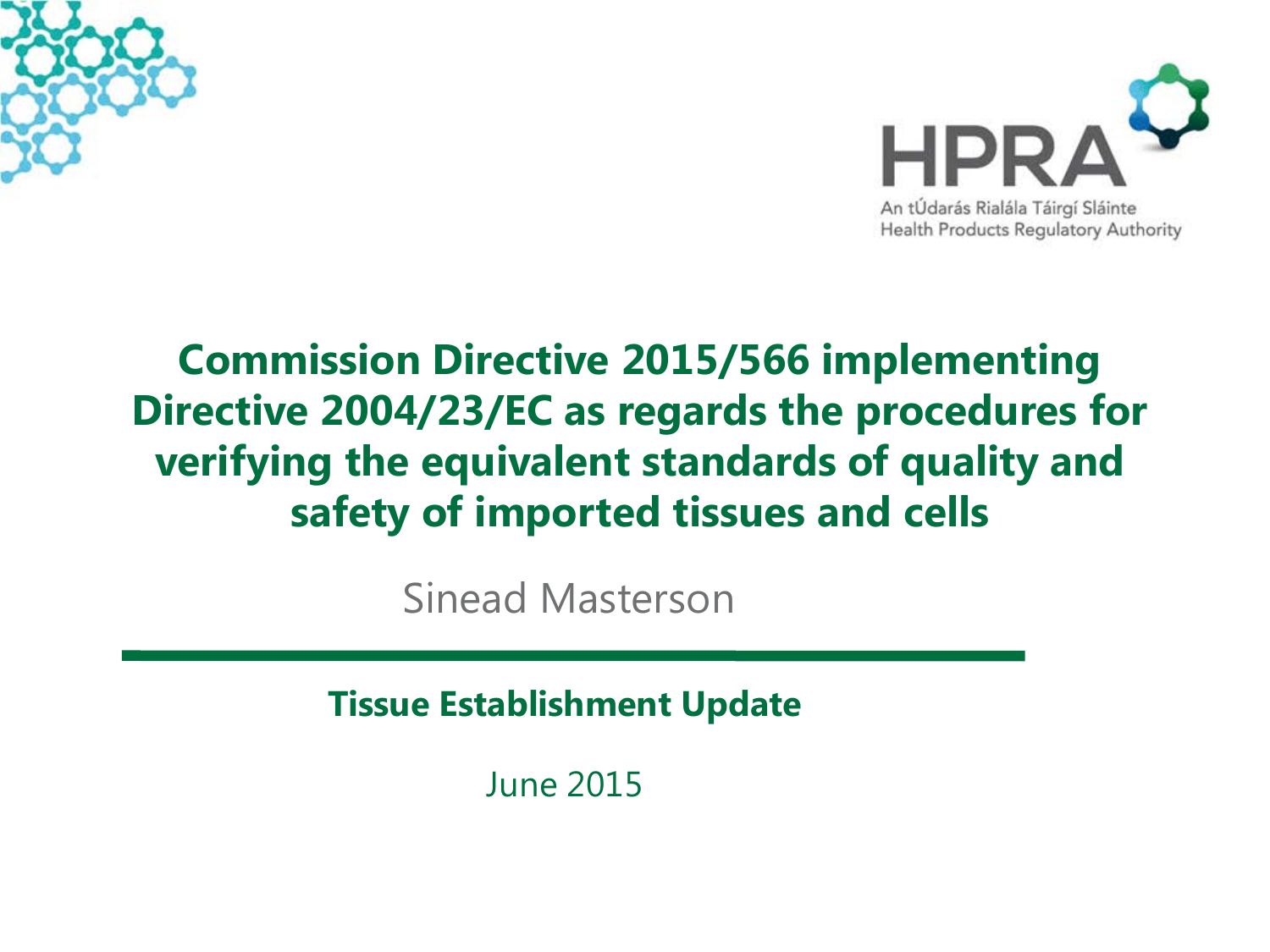



# **Overview of Presentation**

- Transposition
- Background
- Scope
- Obligations on Competent Authorities
- Obligations on Importing Tissue Establishments
- Overview of Annexes
- Next Steps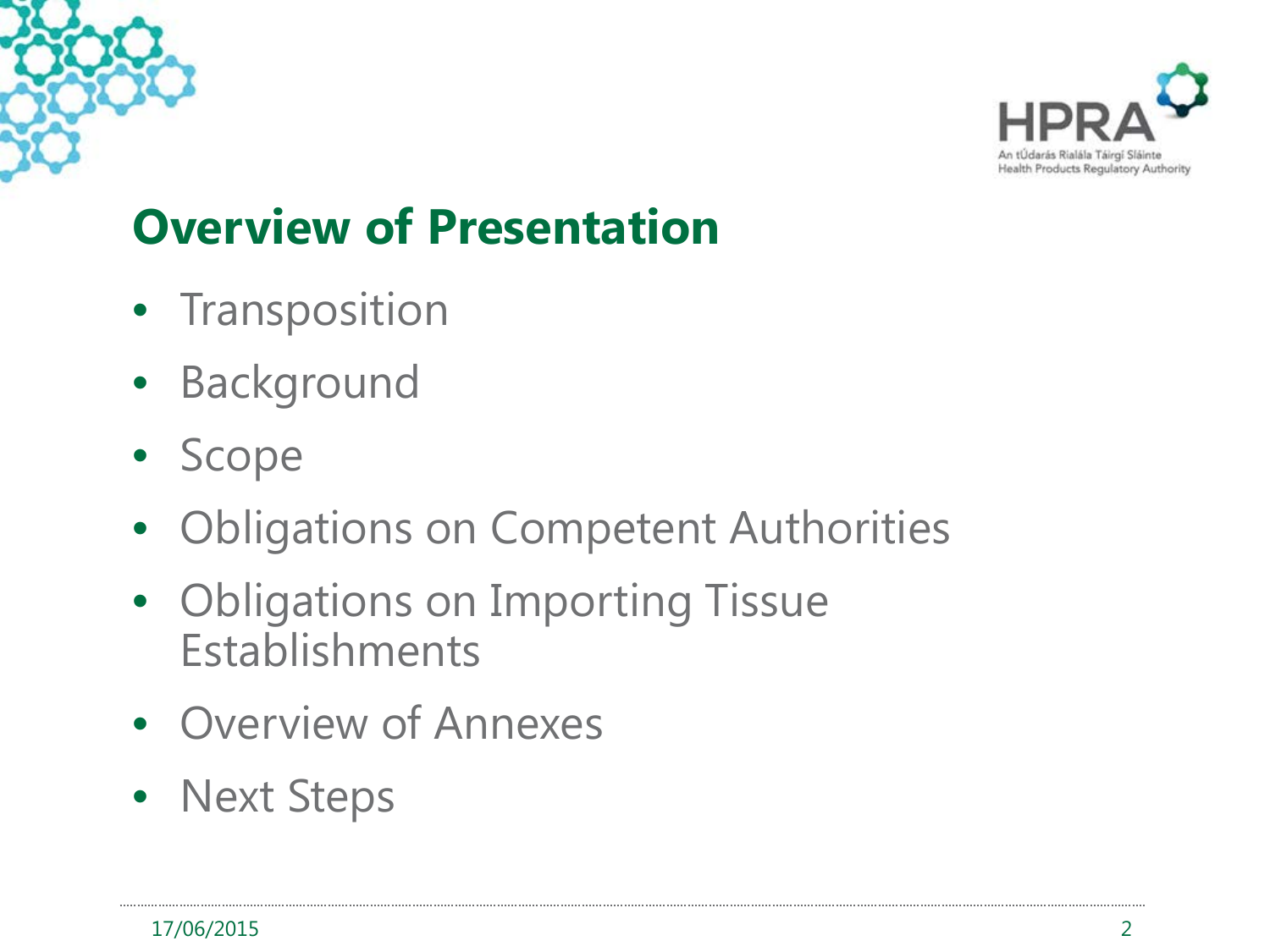



### **Relevant Timelines**

- Transposition required by 29<sup>th</sup> October 2016;
- Application required from 29<sup>th</sup> April 2017.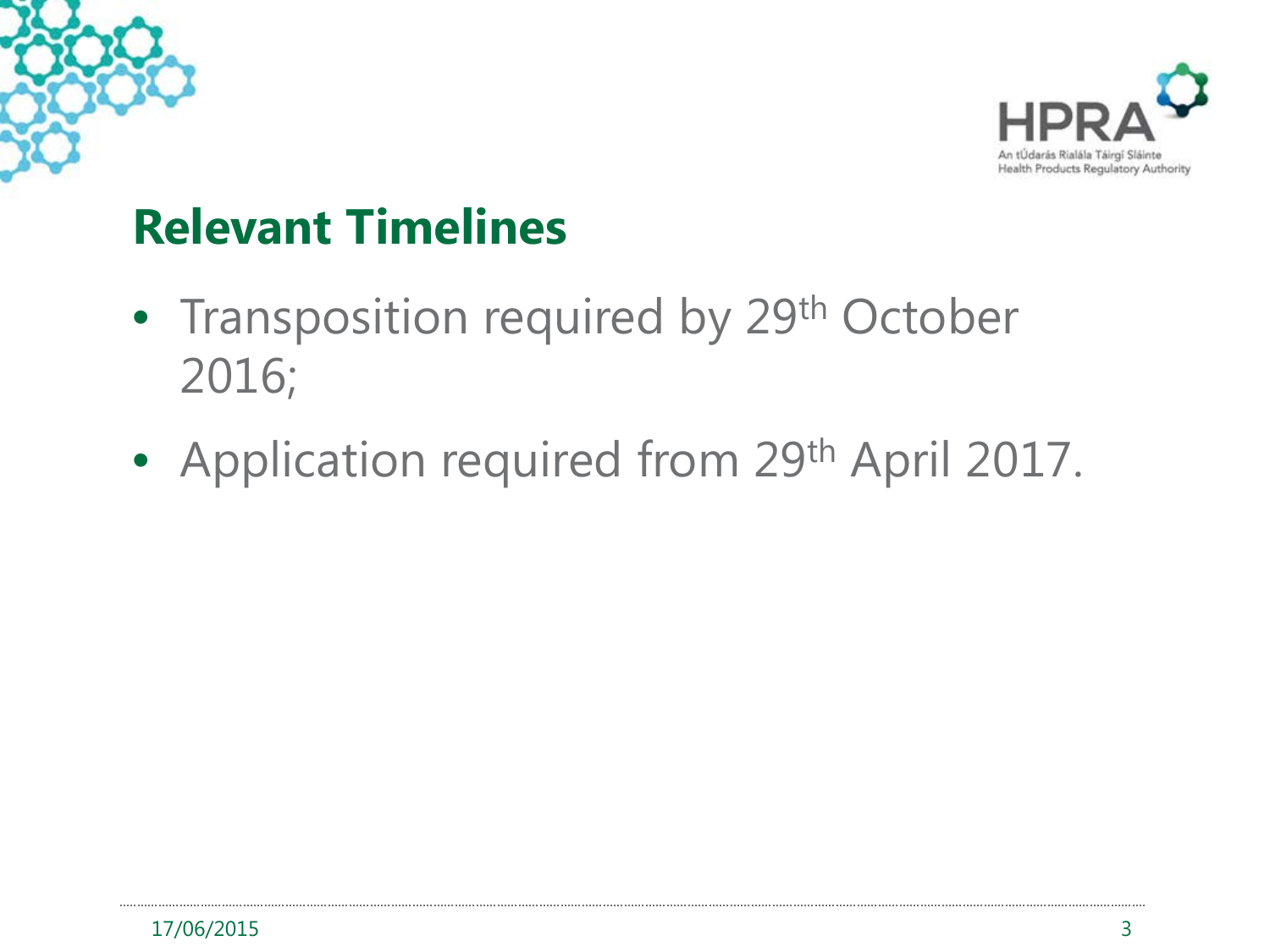



# **Background**

Directive 2004/23/EC requires that imports of tissues and cells are undertaken by authorised TEs.

Directive 2004/23/EC requires that MS and TEs ensure that imports of T&C meet the standards of quality and safety laid down in 2004/23/EC.

And calls for the establishment of procedures to verify the equivalency of the quality and safety standards of imported tissues and cells.

Directive 2015/566 lays down these procedures.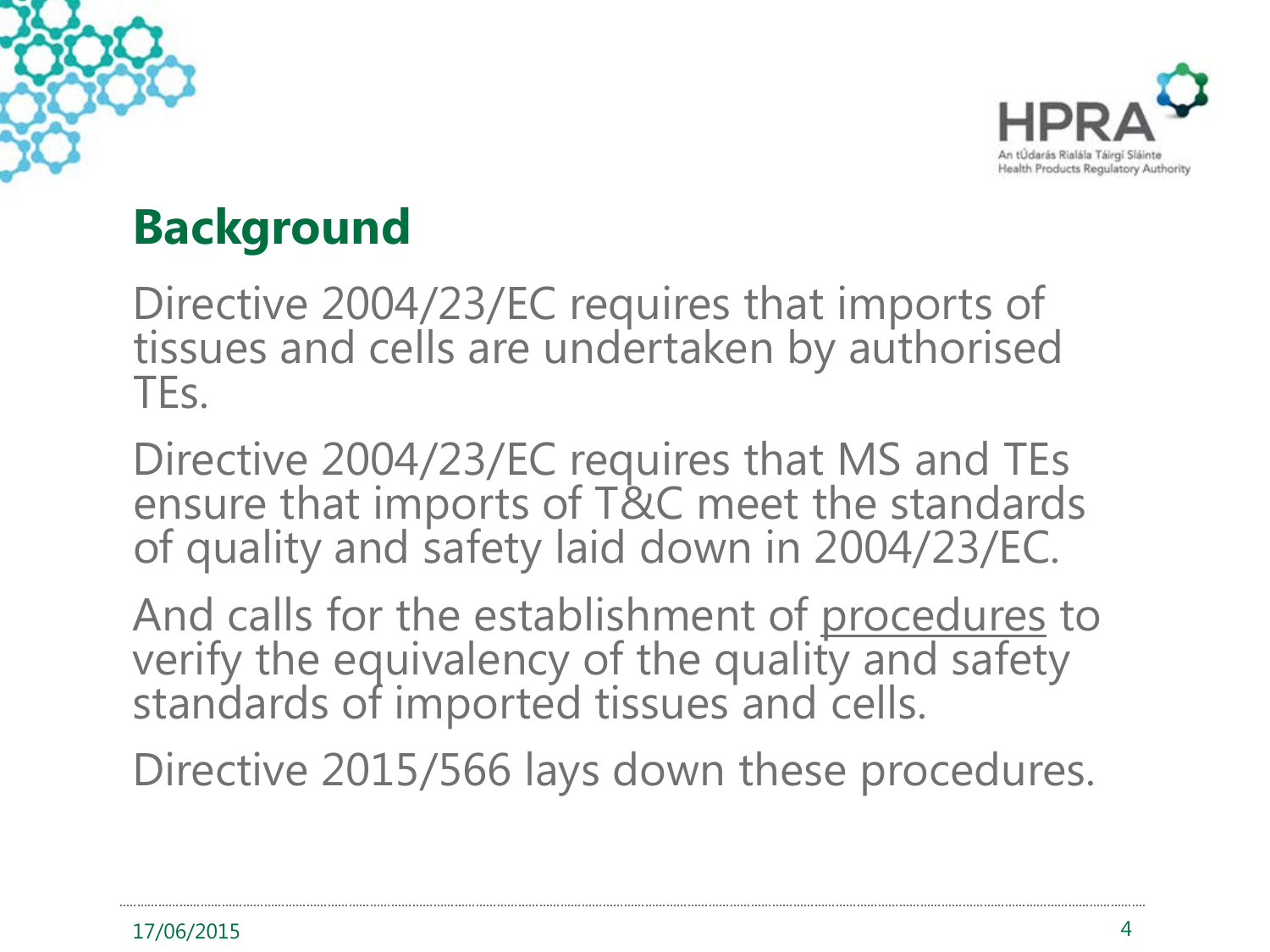



#### **Importing Tissue Establishments (ITEs)**



.................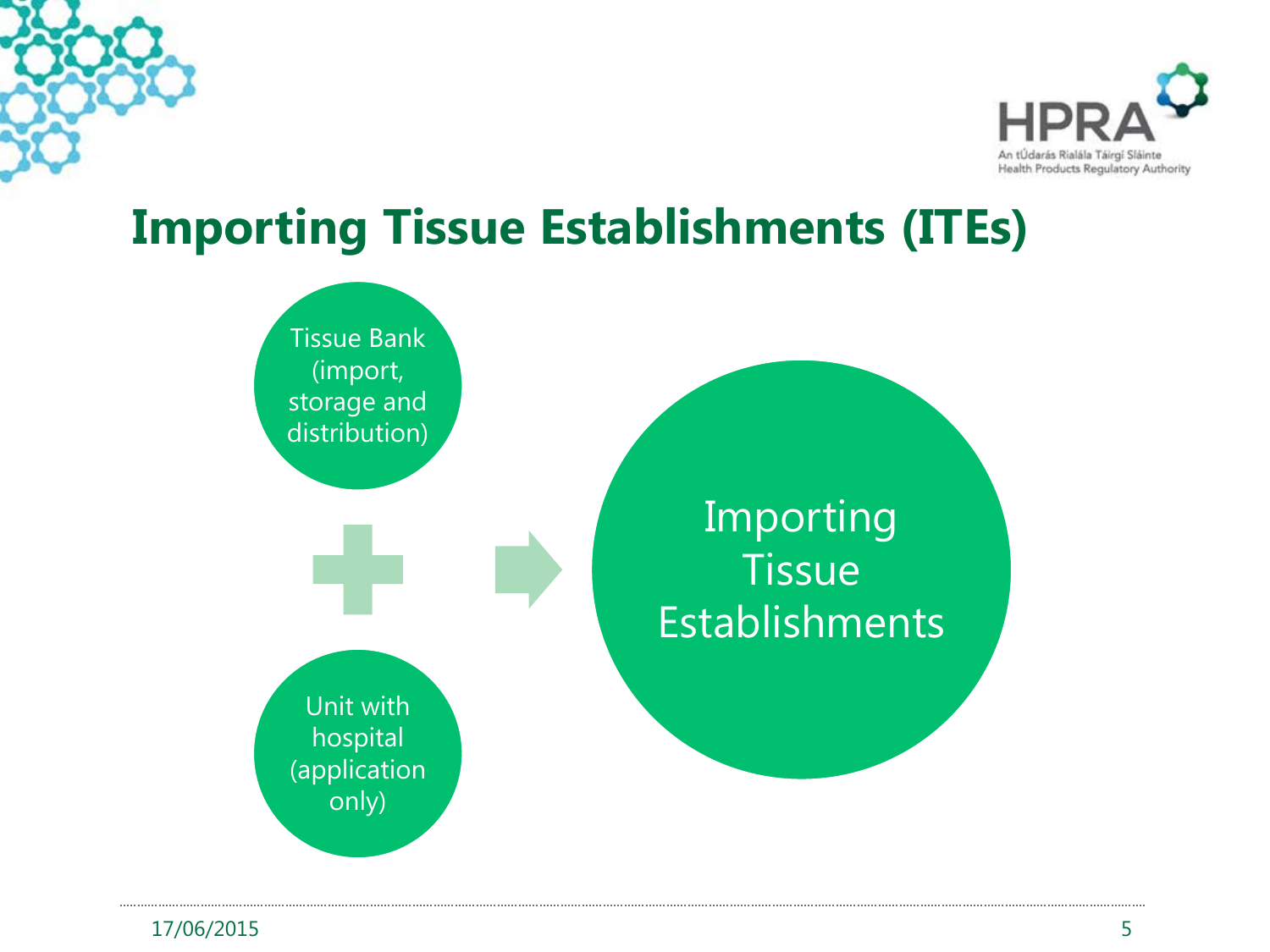

# **Background**

Aims:

To establish authorisation and inspection schemes for ITEs mirroring the process in place for tissues and cells within the EU;

To establish procedures to be followed by importing TEs (ITEs) in their relations with third country suppliers (TCSs).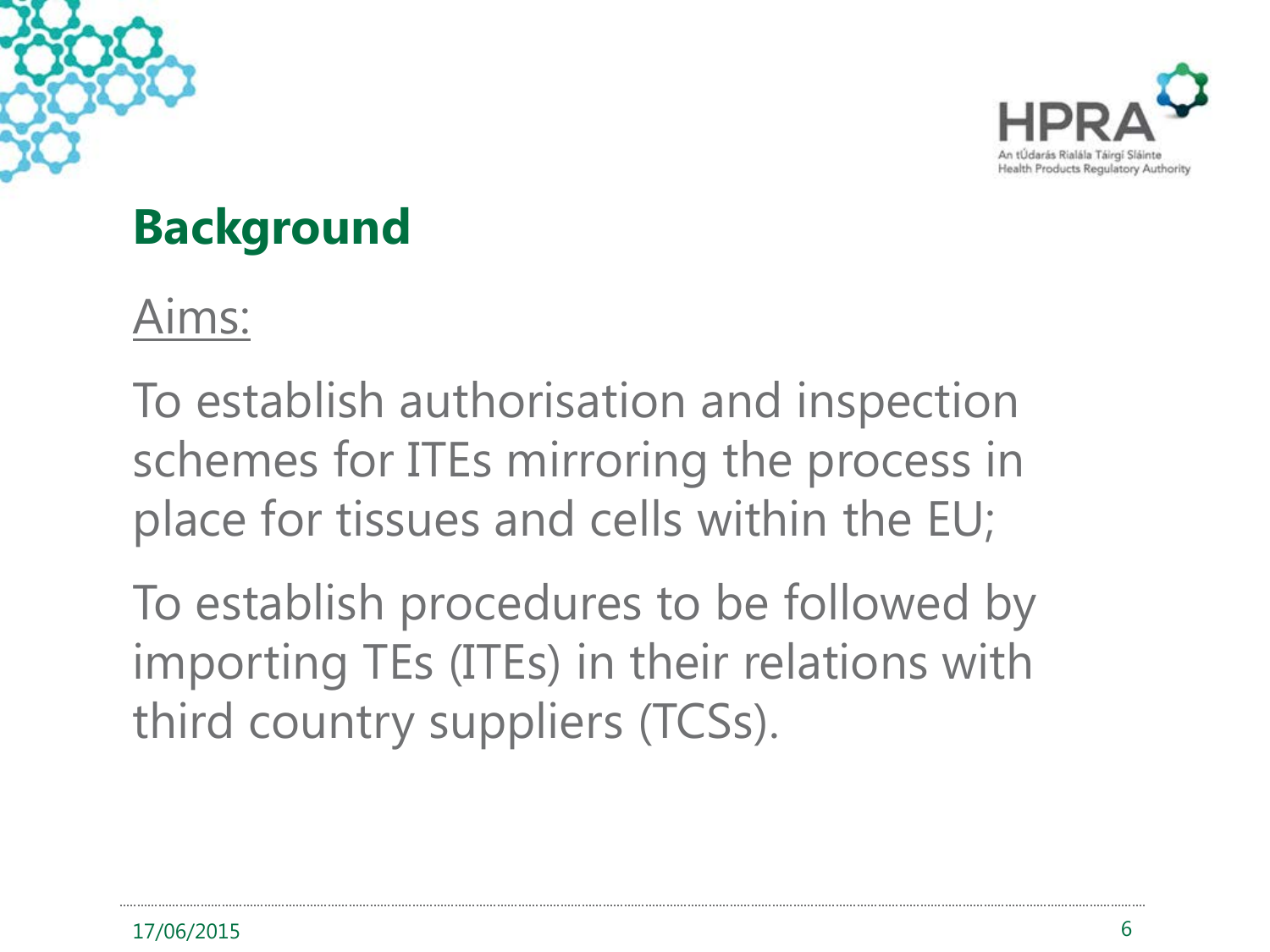

# **Scope of Directive 2015/566/EC**

- Applies to import of all human tissues and cells for human application in the EU;
- Applies to manufactured products derived from human T&C intended for human application – where these products are not covered by other EU Legislation;
- ATMPs applies to the donation, procurement & testing of human T&C which takes place outside the of the EU.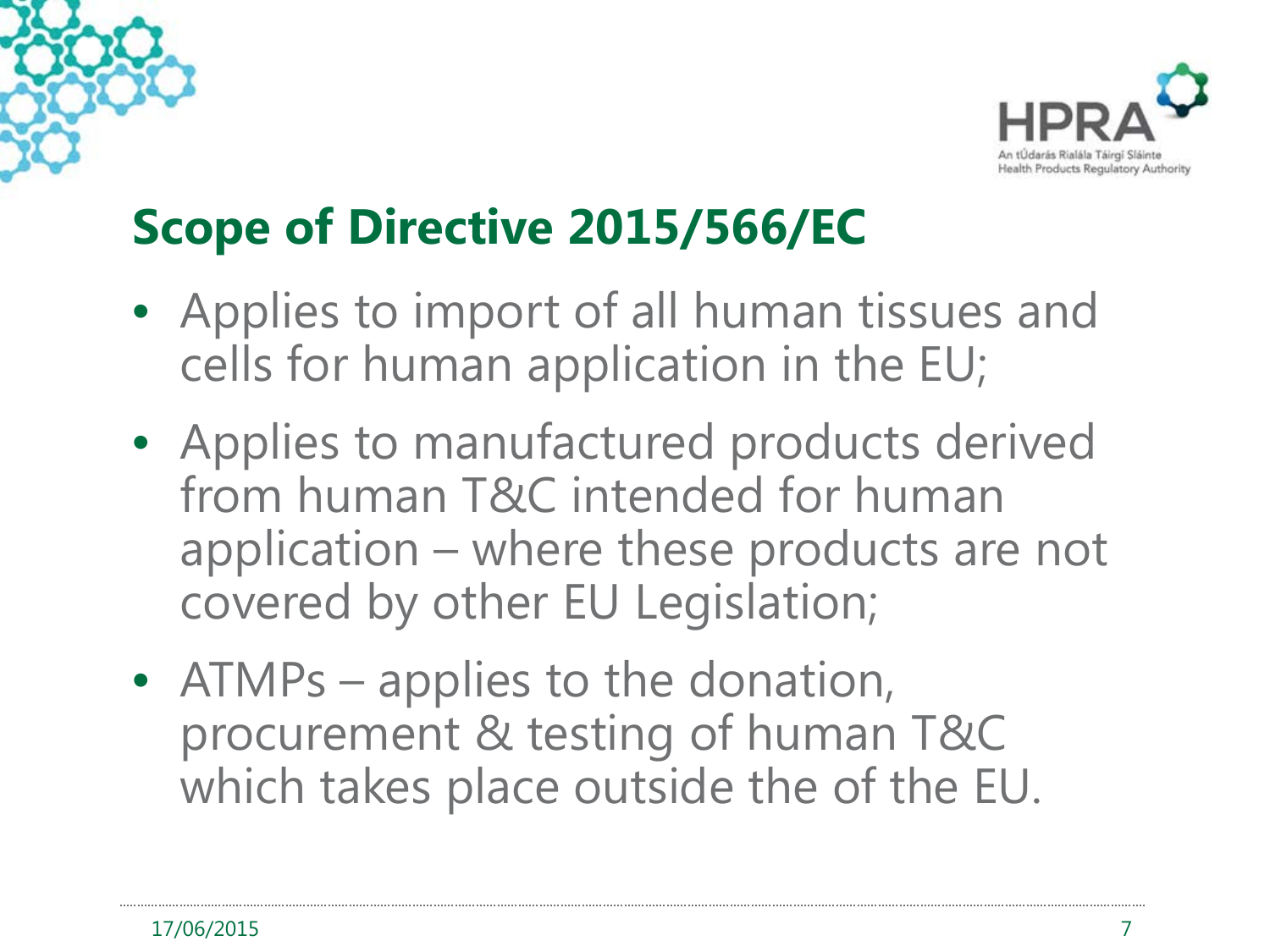

# **Scope of Directive 2015/566/EC**

### Exemptions:

- The import of tissues and cells as referred to in Article 9(3) of Directive 2004/23/EC as regards authorisation of 'direct distribution' and 'in the case of emergencies'.
- Brokerage Services organisation party to a contract with a TCS to facilitate the import of T&C but not the import itself – the receiving organisation (hospital, TE etc) is considered to be the importing TE.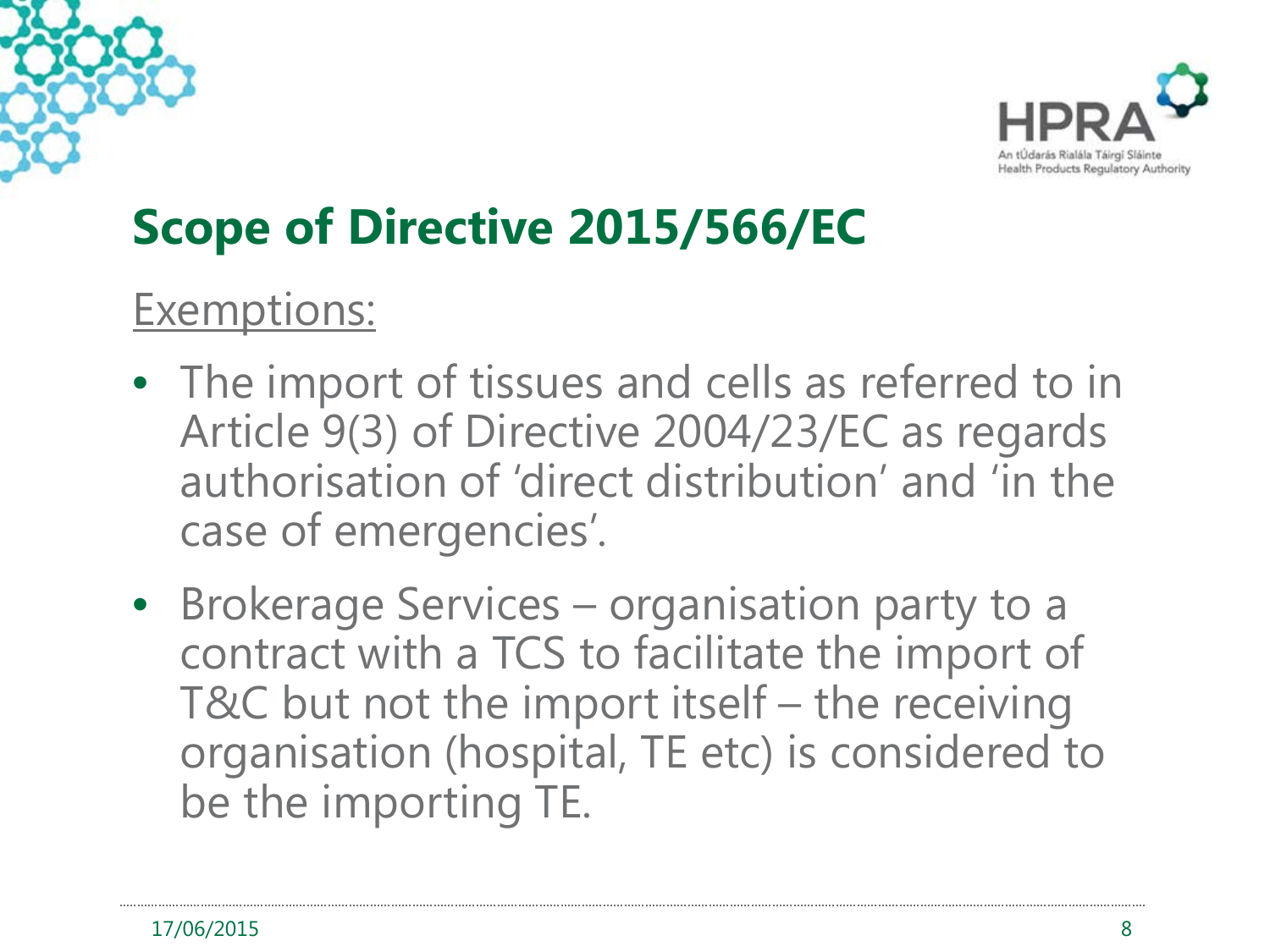

## **New Definitions**

- 'Emergency'
- 'Importing Tissue Establishment' (ITE)
- 'Third Country Supplier' (TCS)
- 'One Off Import'
	- The import of any specific tissue or cell which is for the personal use of an intended recipient(s) known to the importing TE and the TCS before the importation occurs.
	- Shall not (normally) occur more that once. If it occurs on a regular or repeated basis shall not be considered 'one-off'.
- (Currently captured by HPRA using 'Non-Routine Import Procedure)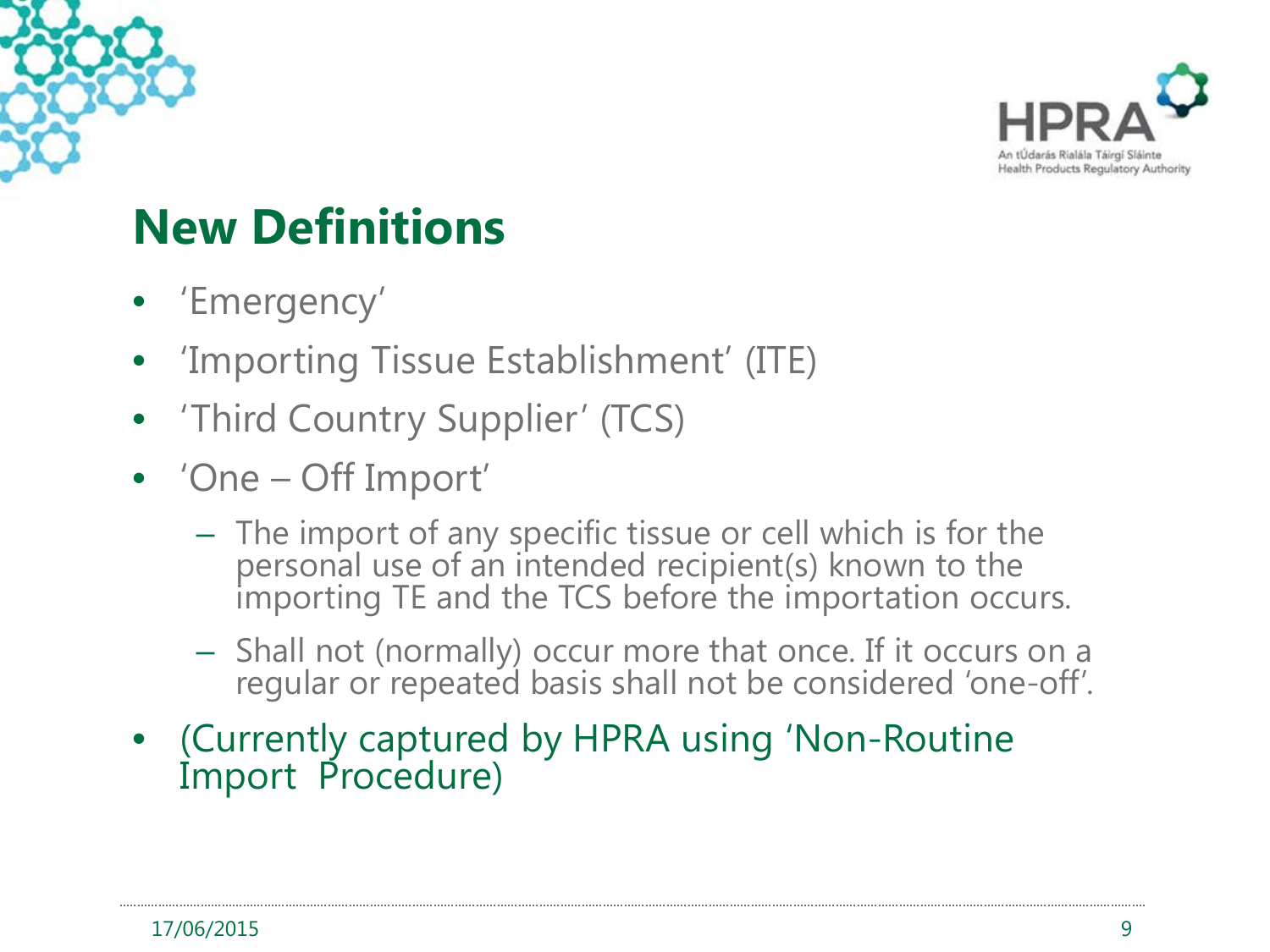

# **Obligations on Competent Authorities**

#### Authorisation of ITEs:

- Ensure that imports of T&C are only undertaken by authorised TEs;
- Obtain the information from ITEs set out in Annex 1 of this Directive;
- Issue to the ITE a certificate as set out in Annex II to this Directive;
- Establish a system for approval of changes to import activities undertaken by ITEs.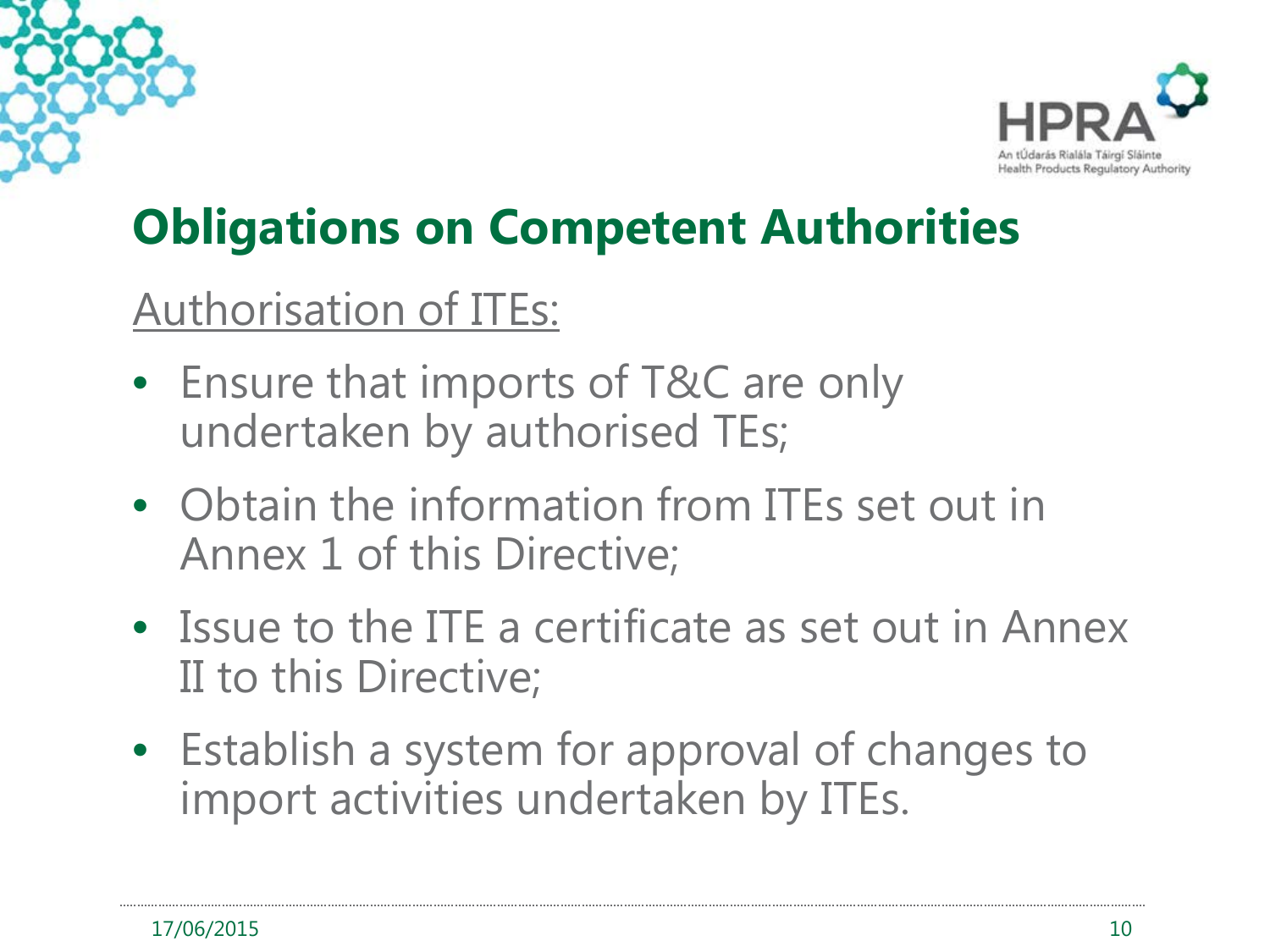

# **Obligations on Competent Authorities**

#### Inspections and other Control Measures:

- Organise inspections and other control measures of ITEs and *where appropriate their 'third country suppliers;*
- Evaluate and verify the procedures and activities carried out…..to ensuring the equivalency of the quality and safety standards of the tissues and cells to be imported….
- Provide information when requested on such inspection and control measures to the Commission and other MS;
- Co-operate with the Competent Authorities in other MS to which the imported T&C are likely to be distributed.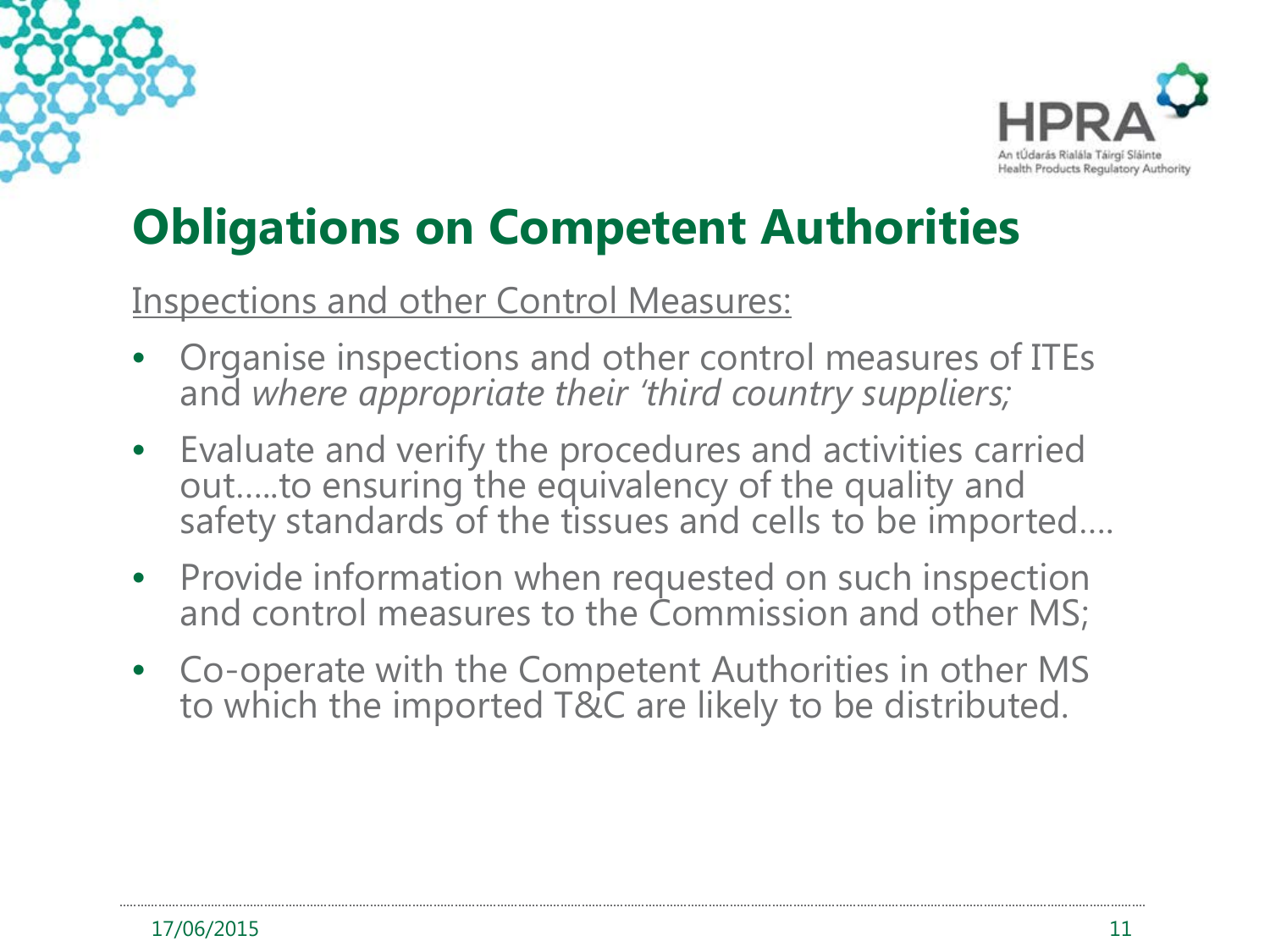



- Verify that the standards of quality and safety of the tissues and cells they import into the EU are equivalent to the standards laid down in Directive 2004/23/EC;
- Provide certain information and documentation when requested to the CAs;
- Establish written agreements with TCS;
- Audit TCS strongly encouraged as part of verification process.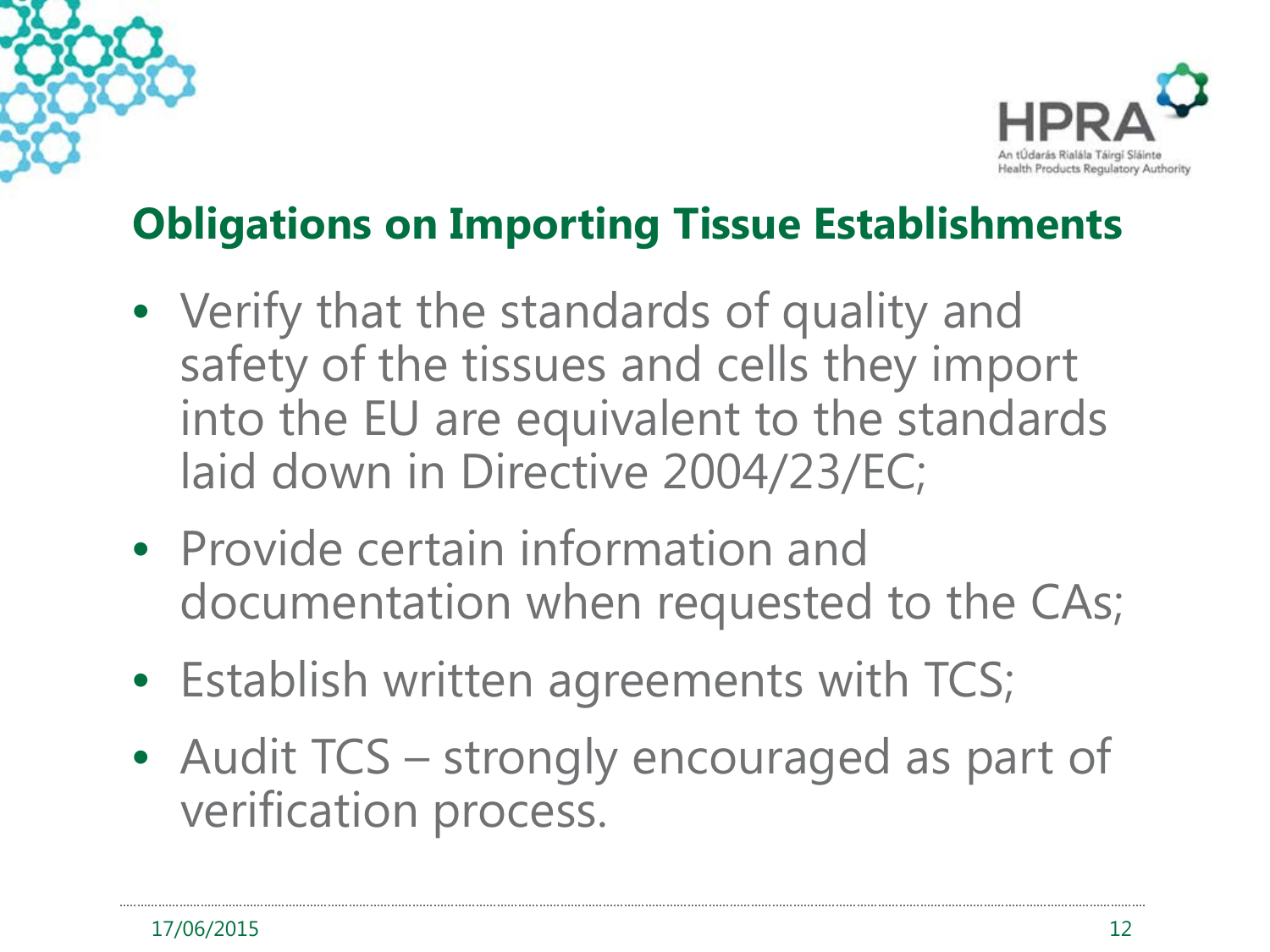



- Provide to the CA the information and requested documentation set out in Annex 1 to this Directive;
- Make available to the CA when requested, the information set out in Annex III to this Directive;
- Seek the approval of the CA for any planned substantial changes to import activities;
- Notify the CA of SAREs reported to them by the TCS which may influence the quality and safety of the T&C imported.
- Notify the CA of any suspension or revocation of a TCS authorisation to export T&C and any other decision relating to non-compliance taken by a CA where the TCS is based which may influence the quality and safety of the imported T&C.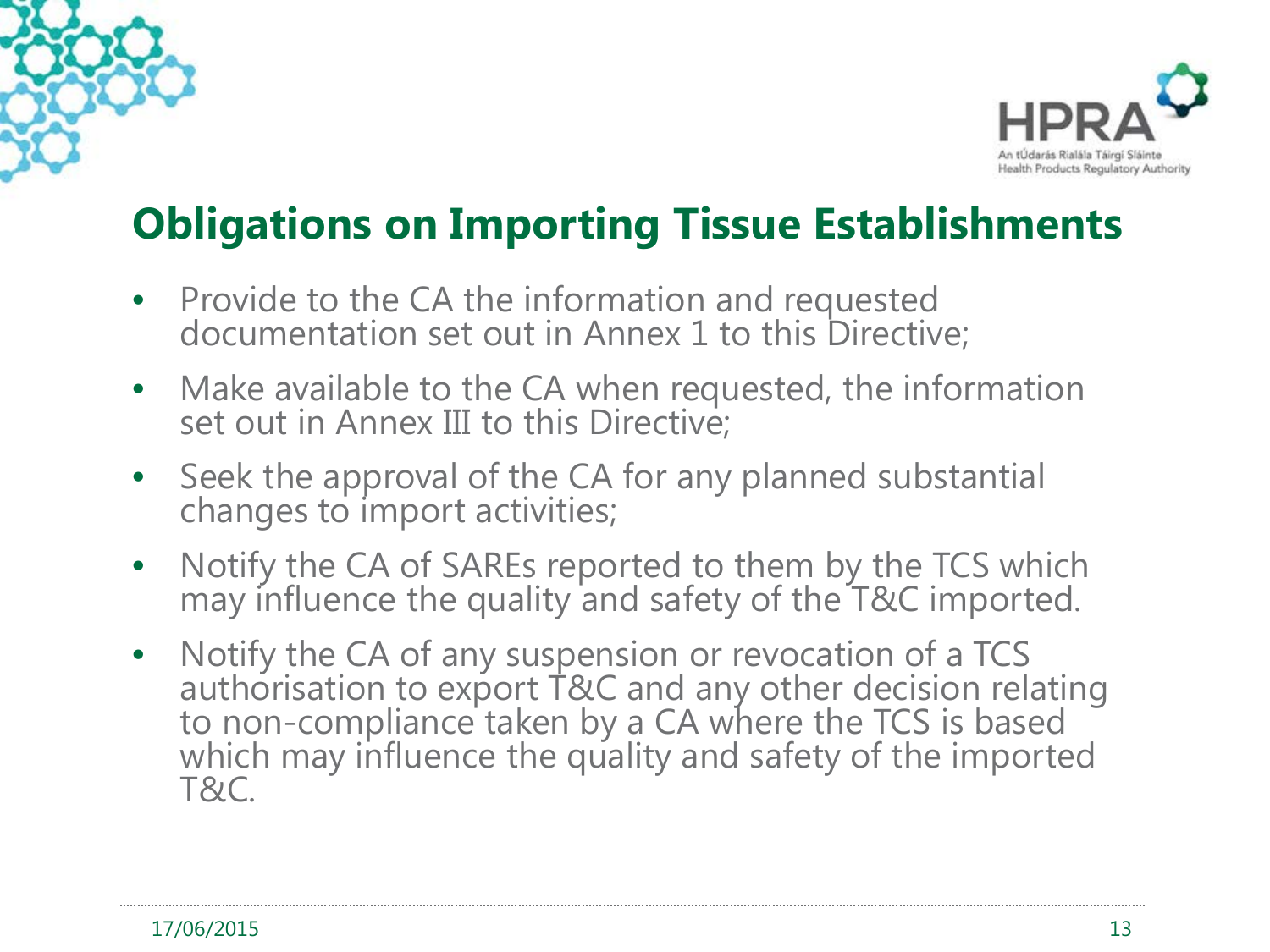



Written Agreements:

- Must be in place with TCS;
- Must specify the quality and safety requirements to be met to ensure the equivalency of the T&C imported with the requirements of Directive 2004/23/EC;
- Shall include as a minimum the contents listed in Annex IV to this Directive;
- Shall establish the right of the CA to inspect the activities and facilities of the TCS during the duration of the agreement and for 2 years following its termination;
- Shall provide copies of the agreements with TCS to the CA.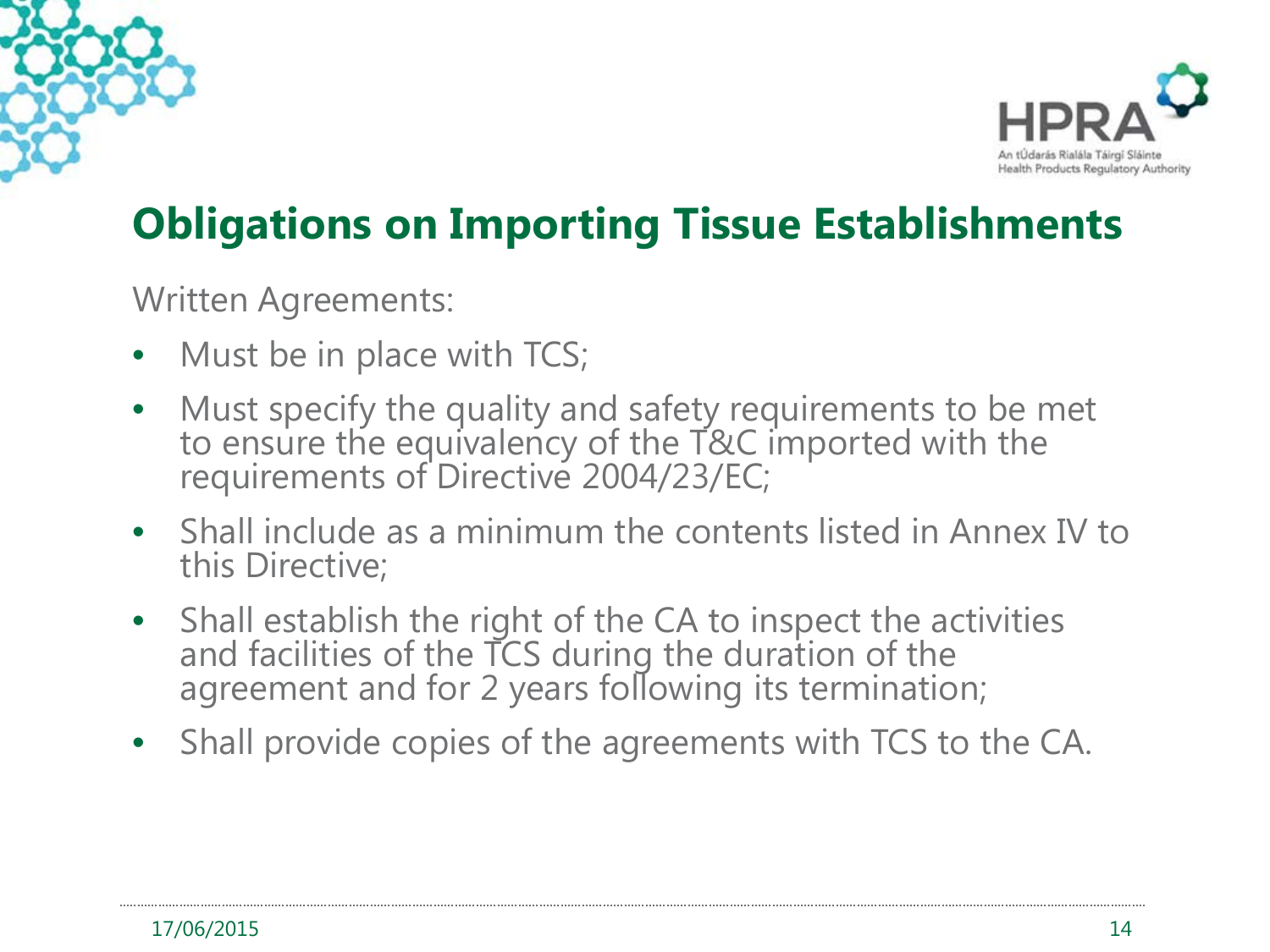

#### Registers:

- ITEs shall keep a record of their activities<br>including the types and quantities of T&C imported and on their origin and destination;
- This information shall be contained with TE Annual Report.

### Single European Code:

• Must be applied to imported T&C by either the ITE or by the TCS (as part of terms of written agreement).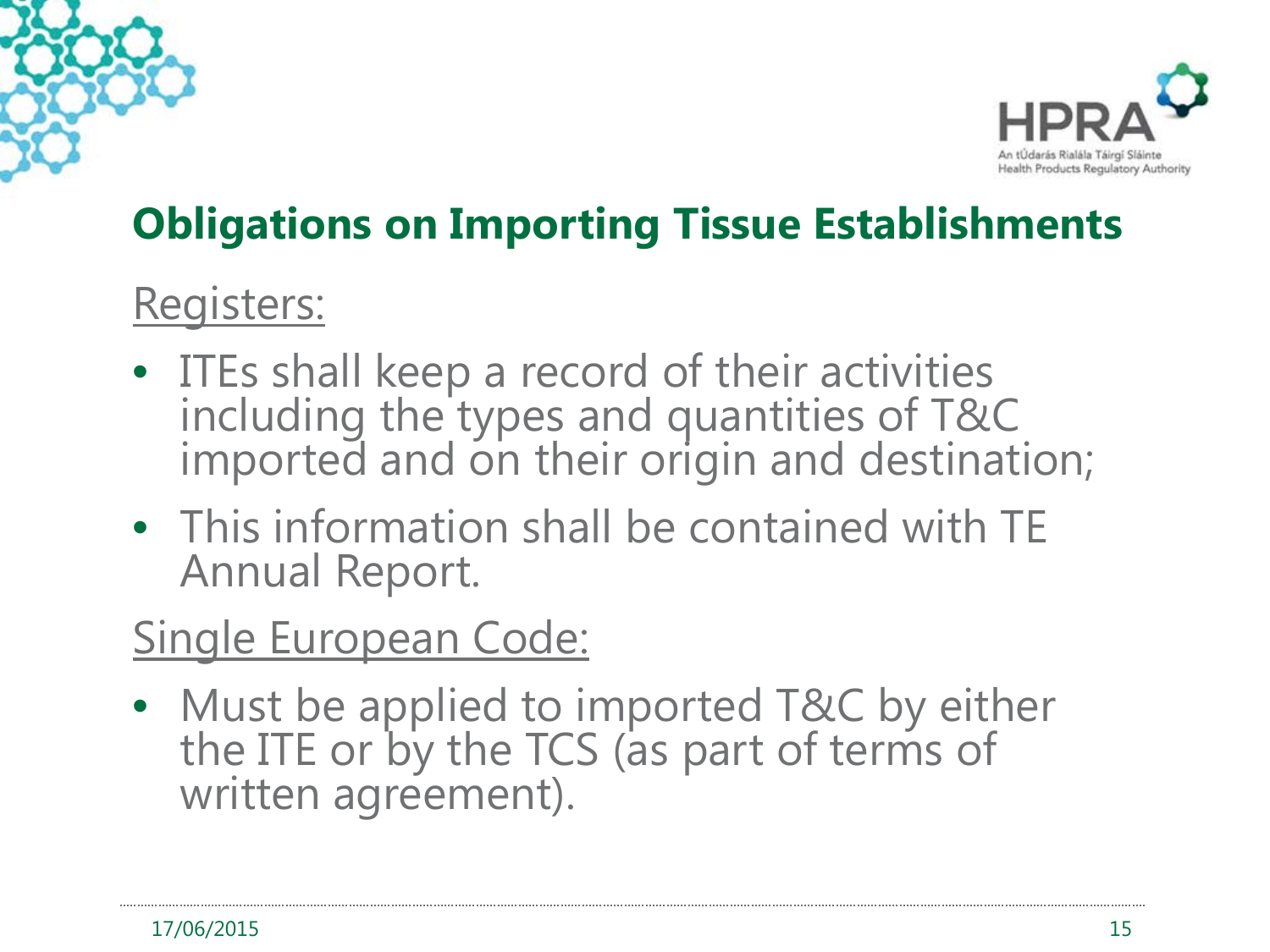

#### **Annex I**

- Minimum requirements concerning the information and documentation to be provided by importing tissue establishment applicants when applying to be accredited, designated, authorised or licensed for the purpose of import activities.
- Part A General Information on the Importing TE
- Part B Contact Details of the ITE
- Part C Details of the Tissues and Cells to be Imported
- Part D Location of Activities
- Part E Details of Third Party Suppliers
- Part F Documentation to accompany application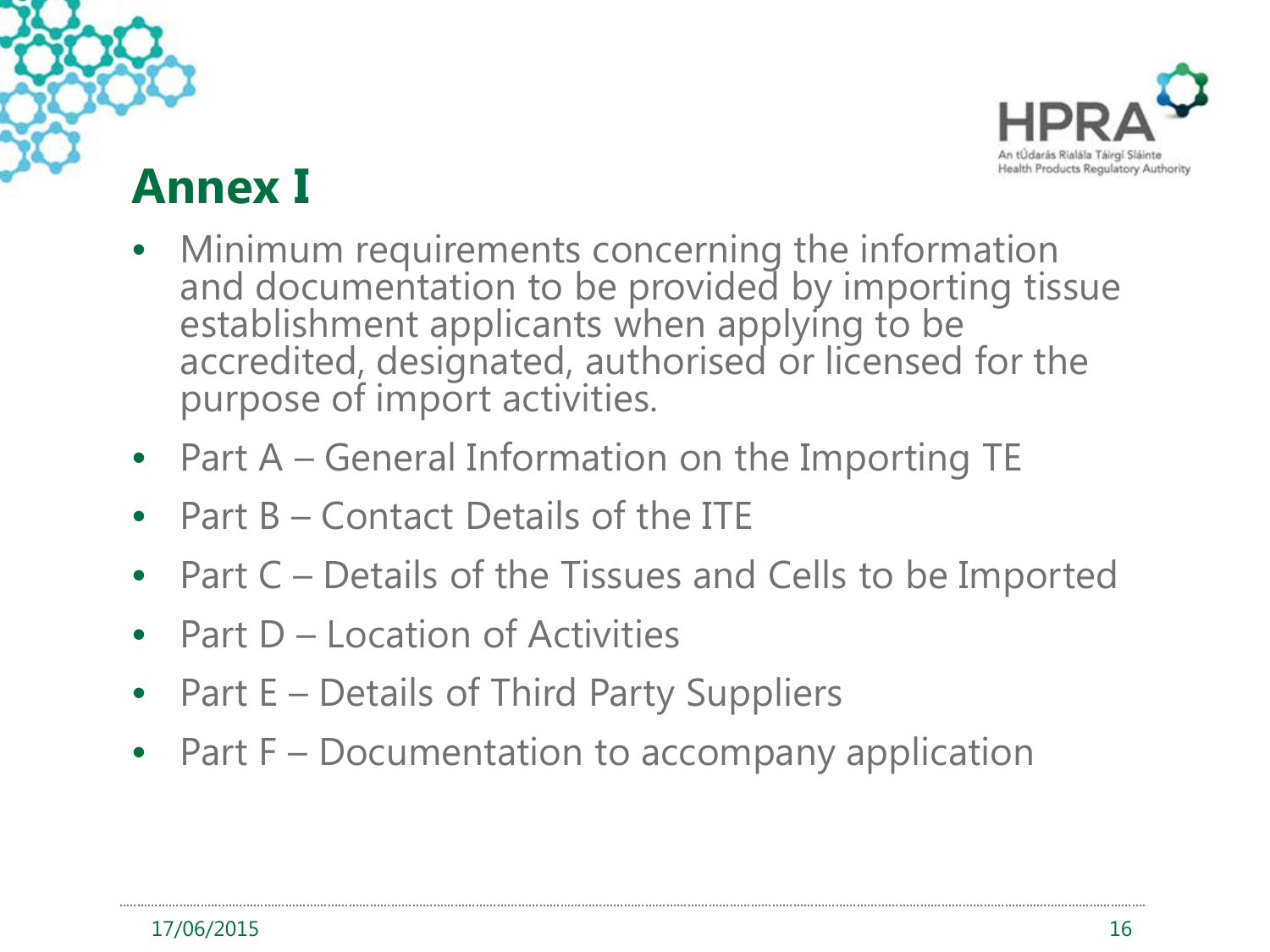



#### **Annex I**

#### F. Documentation to Accompany the Application

1. A copy of the written agreement with the third country supplier(s).

- 2. A detailed description of the flow of imported tissues and cells from their procurement to their reception at the importing tissue establishment.
- 3. A copy of the third country supplier's export authorisation certificate or, where a specific export authorisation certificate is not issued, certification from the relevant third country competent authority or authorities authorising the third country supplier's activities in the tissue and cells sector including exports. This documentation shall also include the contact details of the third country competent authority or authorities. In third countries where such documentation is not available, alternative forms of documentation shall be provided such as reports of audits of the third country supplier.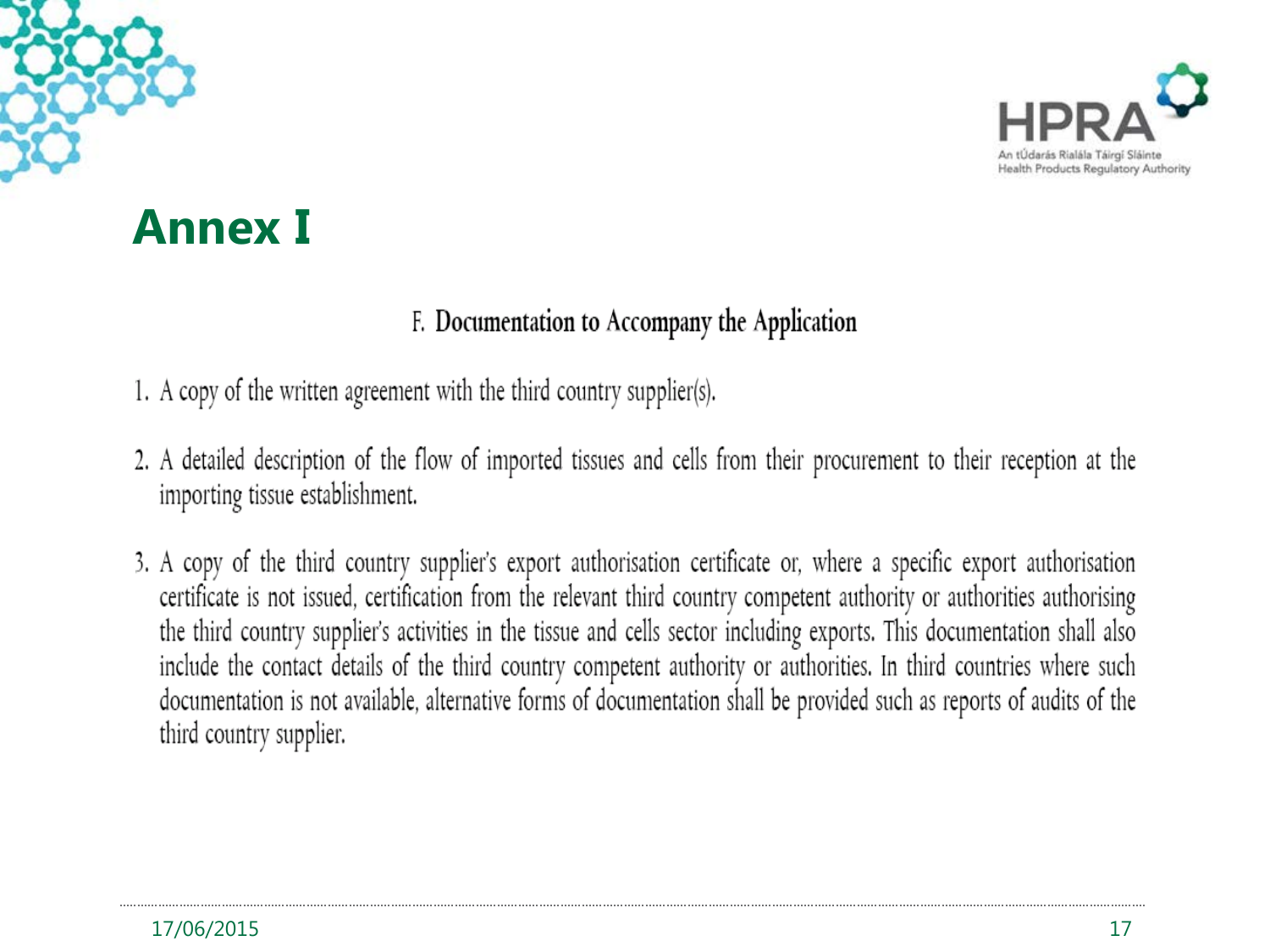



### **Annex II**

- Certificate of Accreditation, Designation, Authorisation or Licence to be issued by the competent authority or authorities to importing tissue establishments.
- This will be added as an appendix to the current TEA for those TEs undertaking the import of T&C from third countries.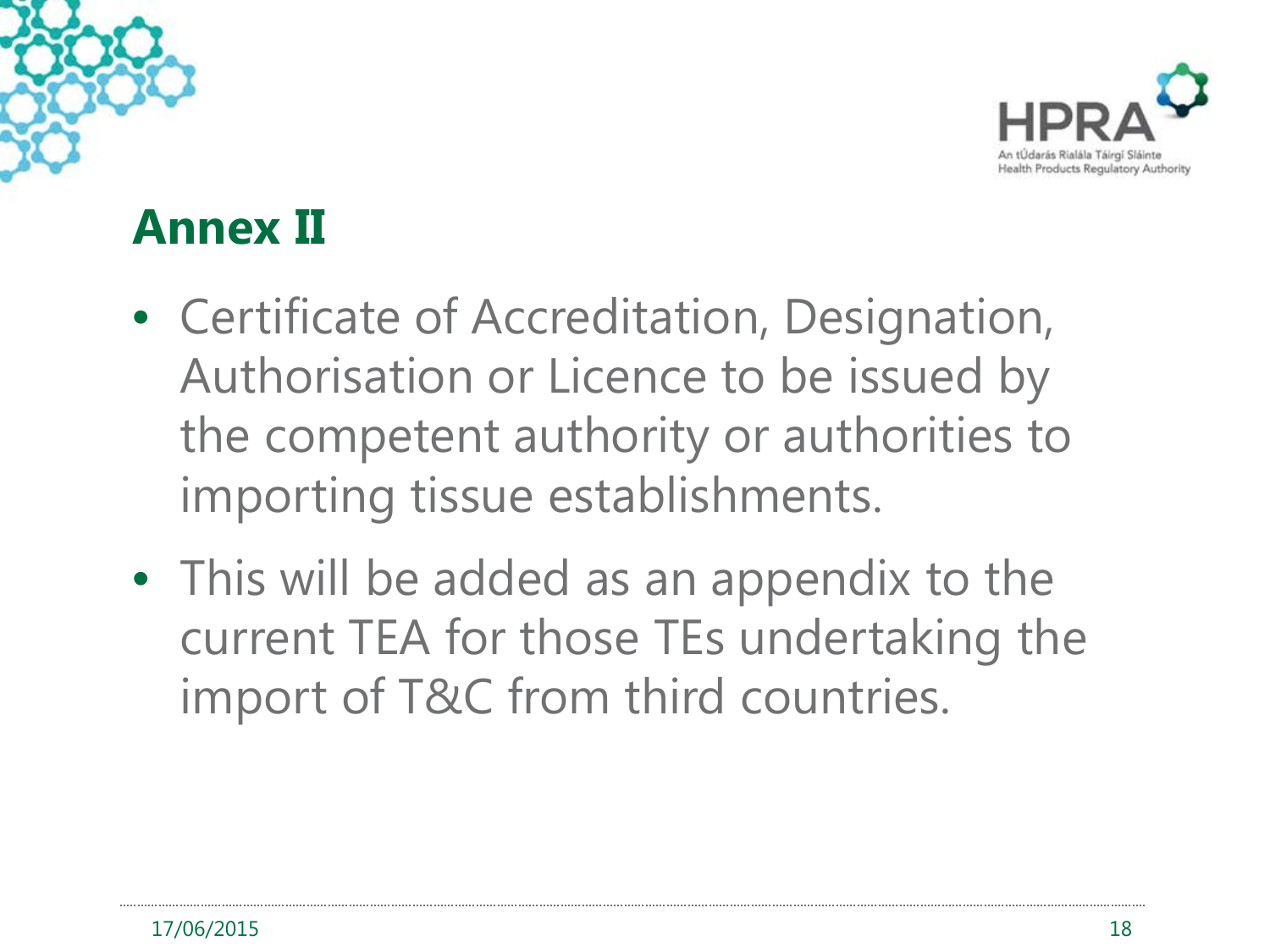



# **Annex III**

• Minimum requirements concerning the documentation to be made available to the competent authority or authorities by tissue establishments intending to import tissues and cells from third countries – when requested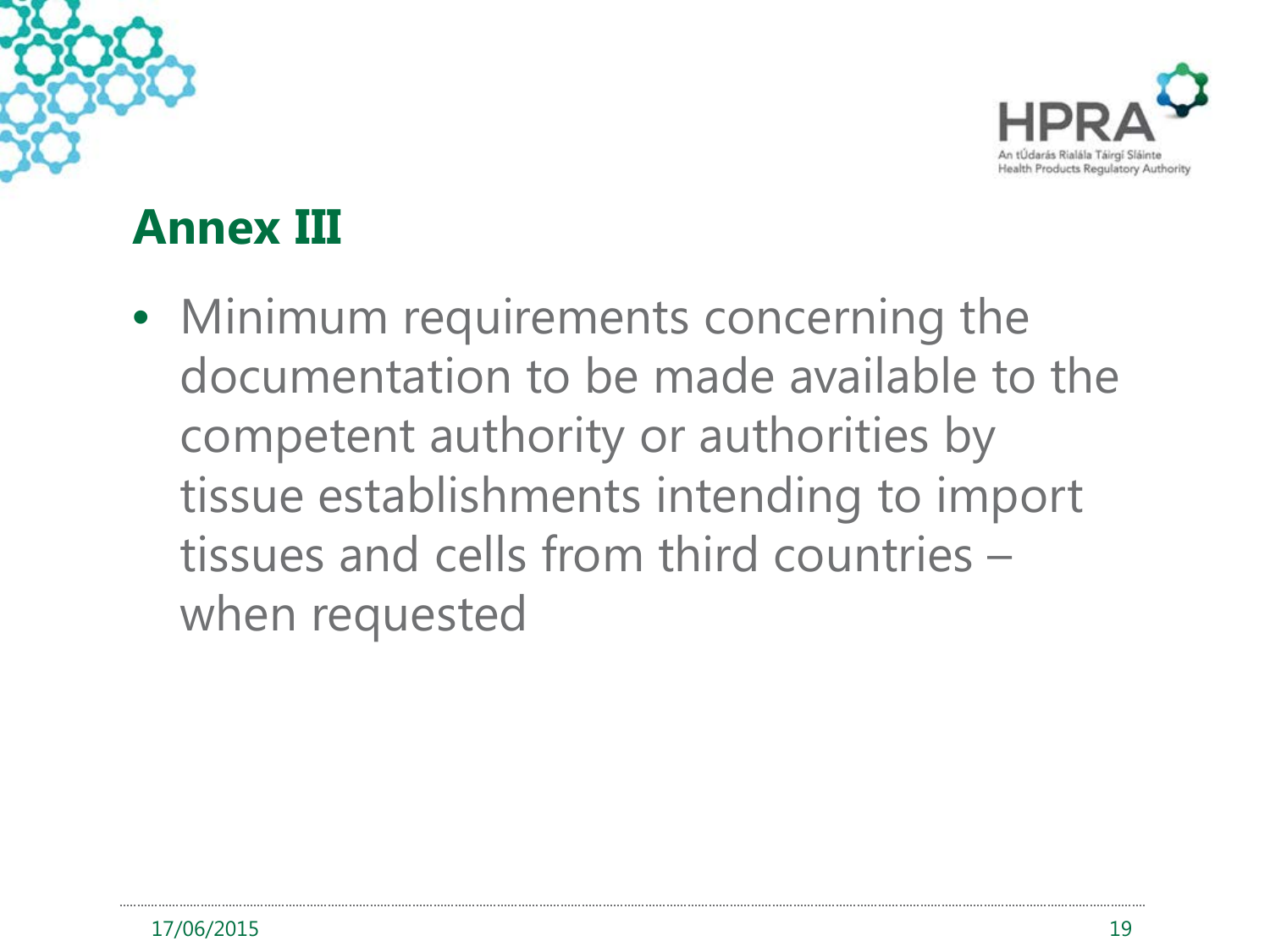



#### **Annex III**

#### A. Documentation relating to the importing tissue establishment

- 1. A job description of the Responsible Person and details of his/her relevant qualifications and training record as laid down in Directive 2004/23/EC;
- 2. A copy of the primary label, repackage label, external package and transport container;
- 3. A list of relevant and up-to-date versions of standard operating procedures (SOPs) relating to the establishment's import activities including SOPs on applying the Single European Code, reception and storage of imported tissues and cells at the importing tissue establishment, management of adverse events and reactions, management of recalls and traceability from donor to recipient.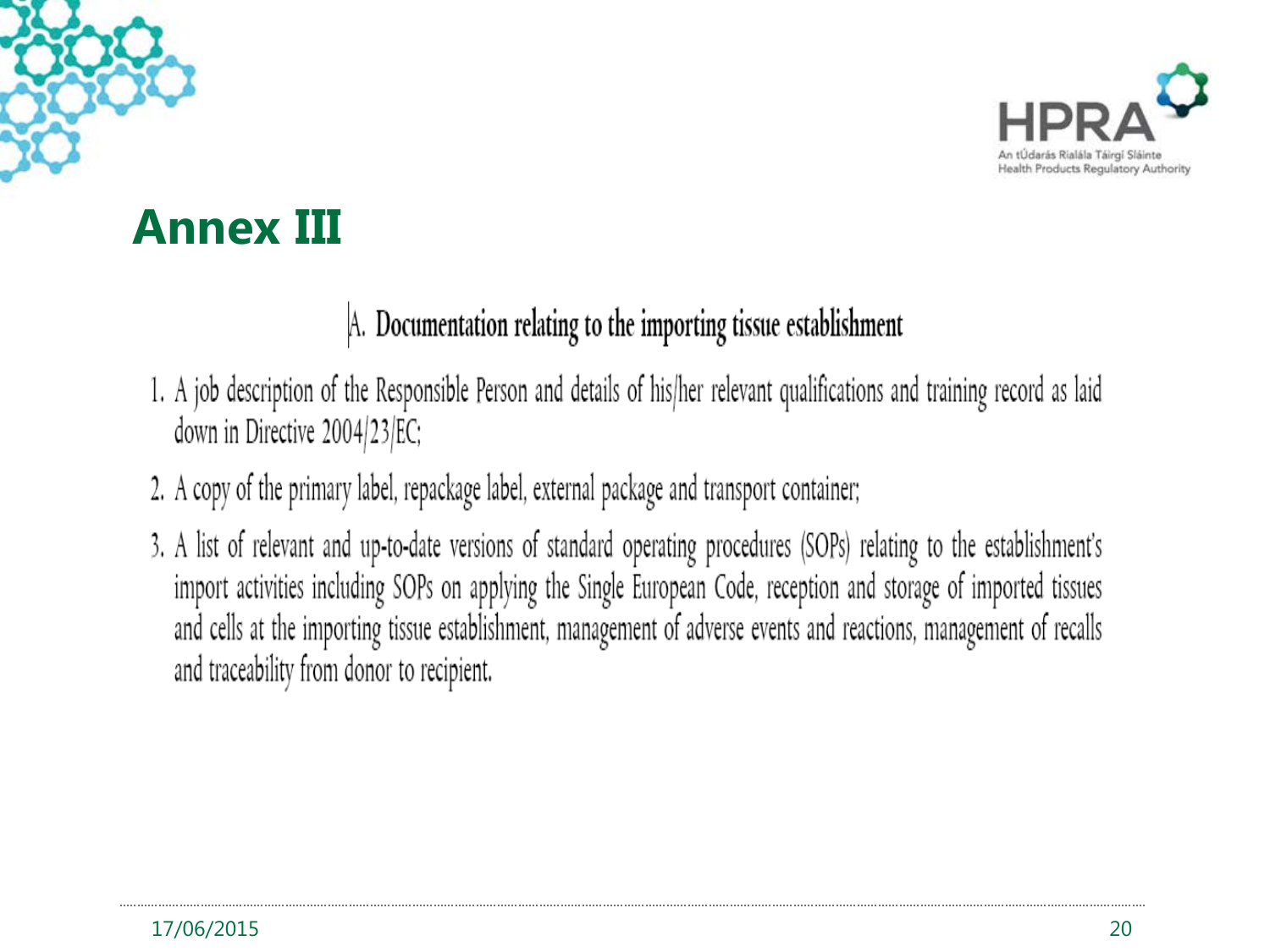



#### **Annex III**

#### B. Documentation relating to the third country supplier or suppliers

- 1. A detailed description of the criteria used for donor identification and evaluation, information provided to the donor or donor family, how consent is obtained from the donor or donor family and whether the donation was voluntary and unpaid or not;
- 2. Detailed information on the testing centre(s) used by third country suppliers and the tests performed by such centres;
- 3. Detailed information on the methods used during the processing of the tissues and cells including details of the validation for the critical processing procedure;
- 4. A detailed description of the facilities, critical equipment and materials and criteria used for quality control and control of the environment for each activity carried out by the third country supplier;
- 5. Detailed information on the conditions for release of tissues and cells by the third country supplier or suppliers;
- 6. Details of any sub-contractors used by the third country suppliers including the name, location and activity undertaken:
- 7. A summary of the most recent inspection of the third country supplier by the third country competent authority or authorities including the date of the inspection, type of inspection and main conclusions;
- 8. A summary of the most recent audit of the third country supplier carried out by, or on behalf of, the importing tissue establishment:
- 9. Any relevant national or international accreditation.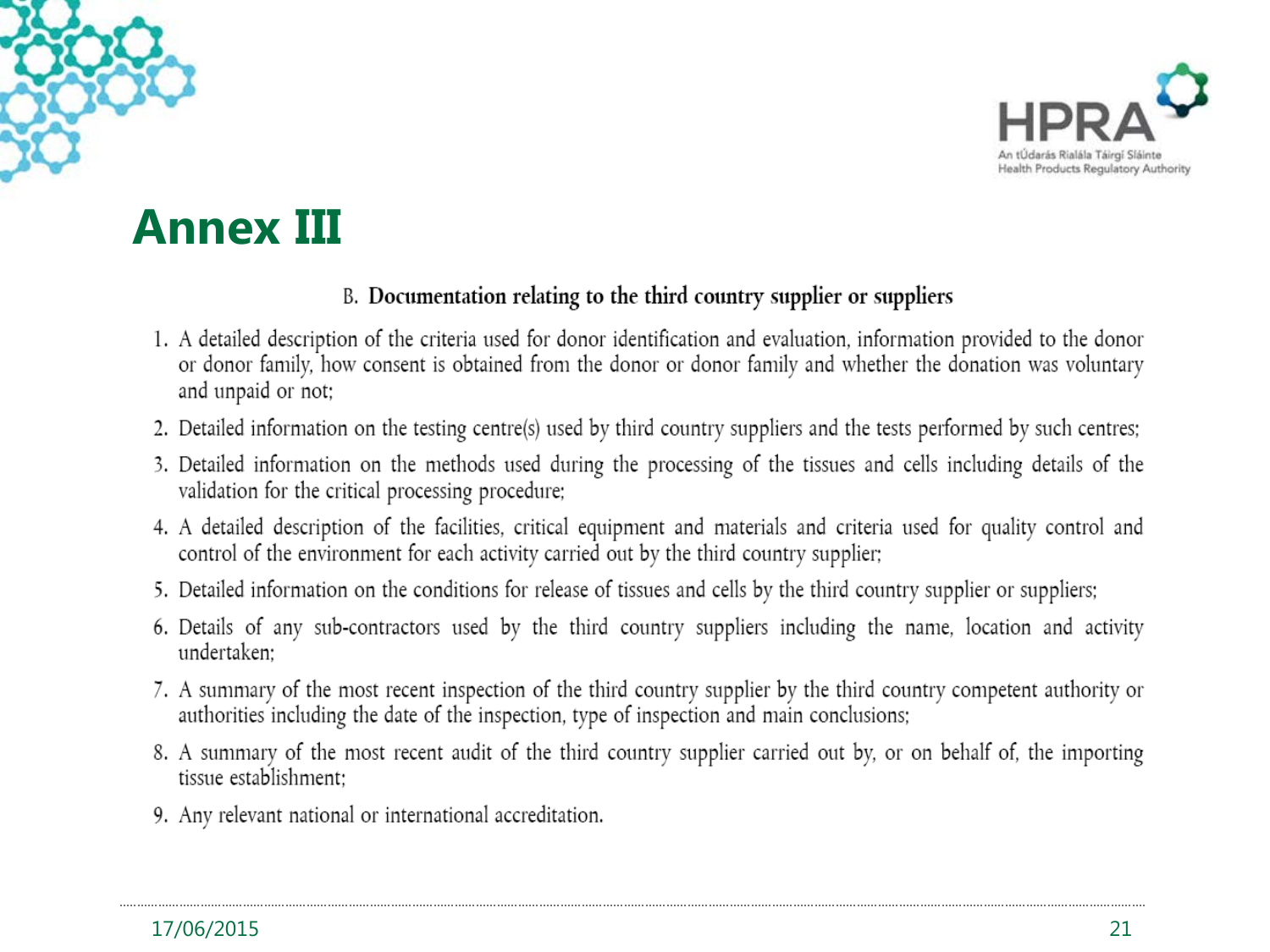



## **Annex IV**

• Minimum requirements concerning the contents of written agreements between importing tissue establishments and their third country suppliers.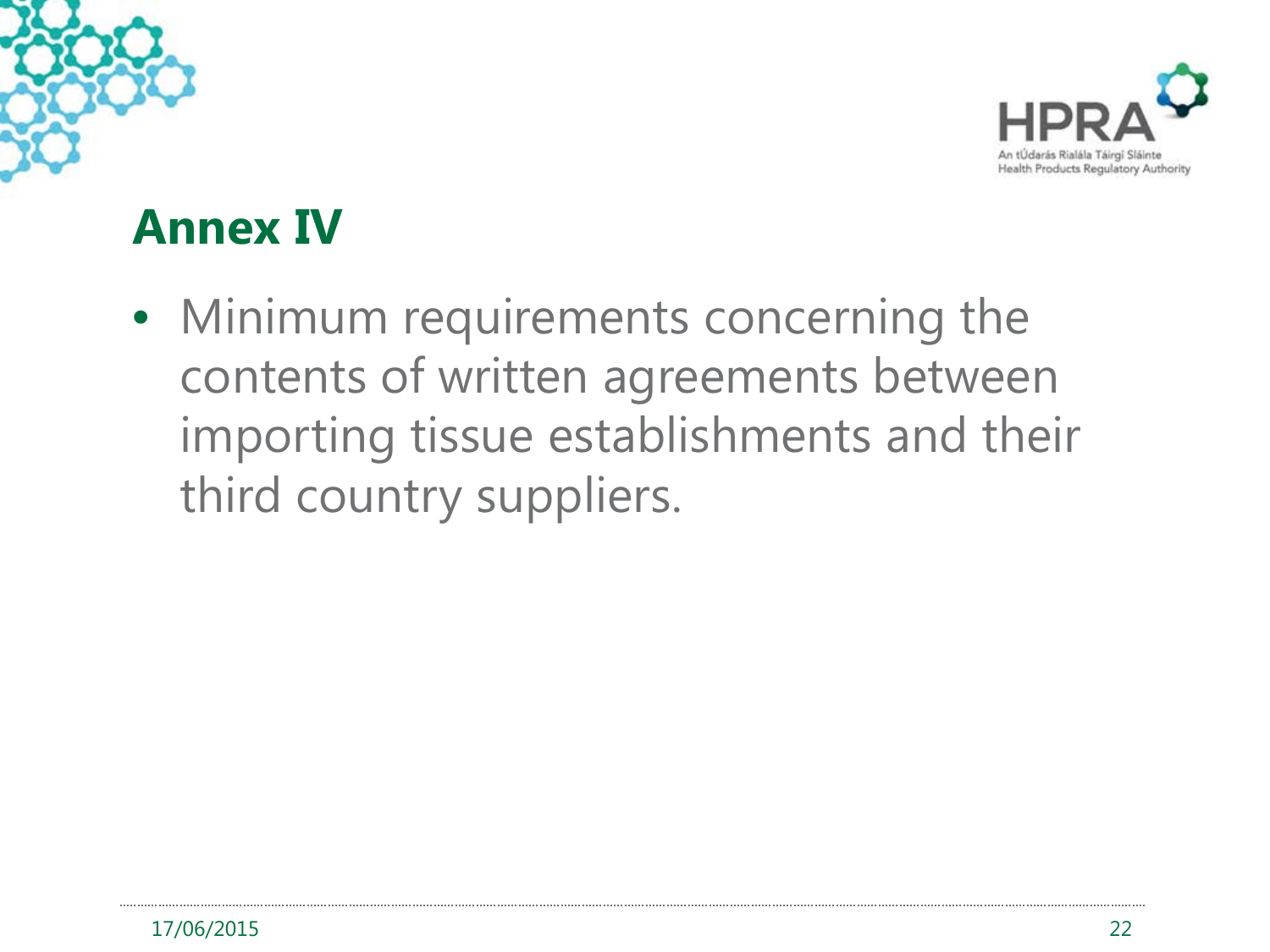



## **Annex IV**

- 1. Detailed information on the specifications of the importing tissue establishment aimed at ensuring that the quality and safety standards laid down in Directive 2004/23/EC are met and the mutually agreed roles and responsibilities of both parties in ensuring that imported tissues and cells are of equivalent standards of quality and safety;
- 2. A clause ensuring that the third country supplier provides the information set out in Annex III B to this Directive to the importing tissue establishment;
- 3. A clause ensuring that the third country supplier informs the importing tissue establishment of any suspected or actual serious adverse events or reactions which may influence the quality and safety of tissues and cells imported or to be imported by the importing tissue establishment;
- 4. A clause ensuring that the third country supplier informs the importing tissue establishment of any substantial changes to its activities, including any revocation or suspension, in part or in full, of its authorisation to export tissue and cells or other such decisions of non-compliance by the third country competent authority or authorities, which may influence the quality and safety of tissues and cells imported or to be imported by the importing tissue establishment: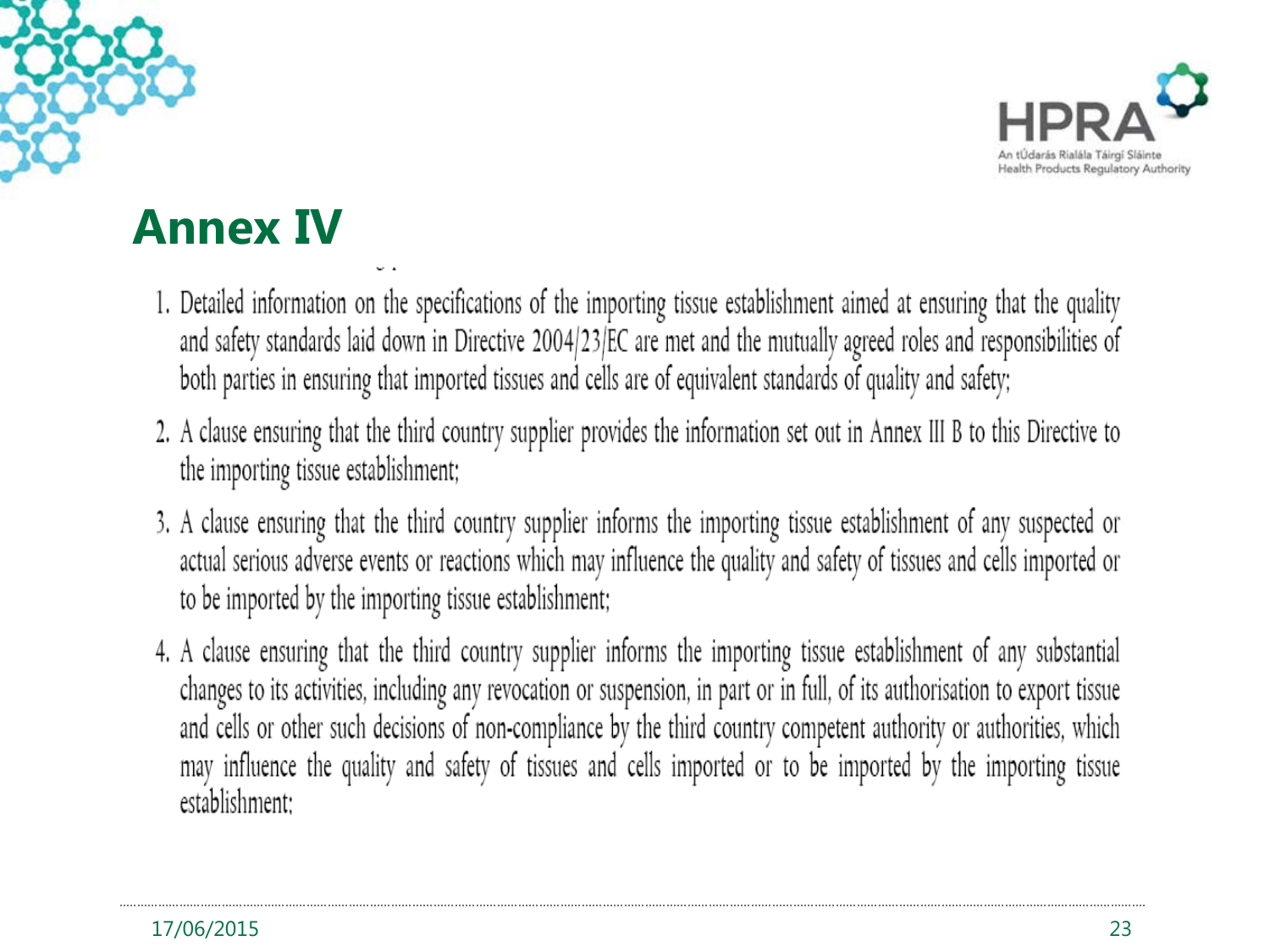



#### **Annex IV**

- 5. A clause guaranteeing the competent authority or authorities the right to inspect the activities of the third country supplier, including on-site inspections, should it wish to do so as part of its inspection of the importing tissue establishment. The clause should also guarantee the importing tissue establishment the right to regularly audit its third country supplier;
- 6. The agreed conditions to be met for the transport of tissues and cells between the third country supplier and importing tissue establishment;
- 7. A clause ensuring that donor records relating to imported tissues and cells are kept by the third country supplier or its sub-contractor, in line with EU data protection rules, for 30 years following procurement and that suitable provision is made for their retention should the third country supplier cease to operate;
- 8. Provisions for the regular review and, where necessary, revision of the written agreement including in order to reflect any changes in the requirements of the EU quality and safety standards laid out in Directive 2004/23/EC;
- 9. A list of all standard operating procedures of the third country supplier relating to the quality and safety of imported tissues and cells and a commitment to provide these on request.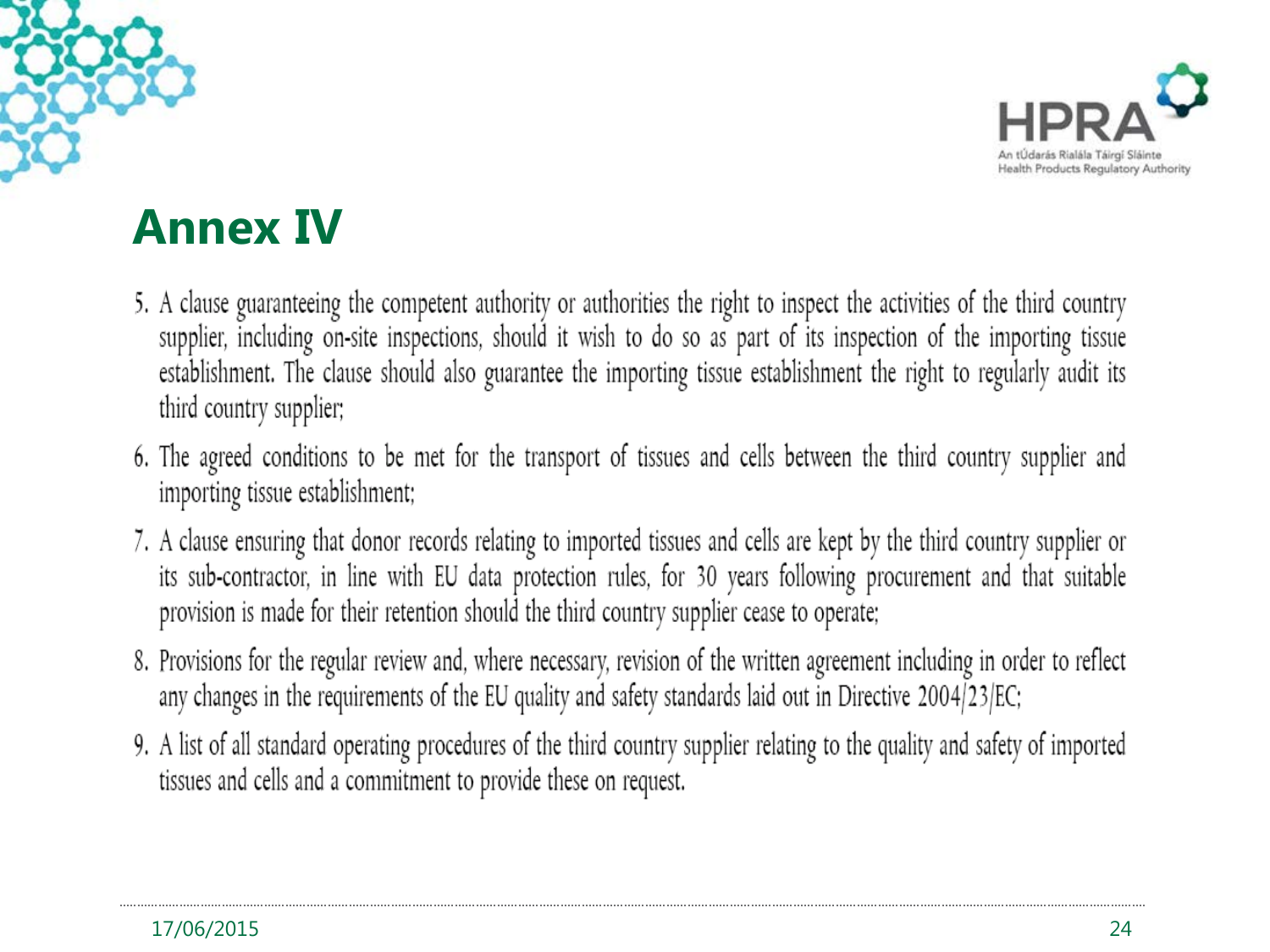



# **Next Steps for TEs**

- Don't panic Review the Directive in detail especially the Annexes
- It is likely that a lot of this information is already available to you.
- Discuss additional requirements with your third country supplier.
- Review SOPs, Quality Manual, written agreements etc.
- Revisit your external audit plans and work together in this regard.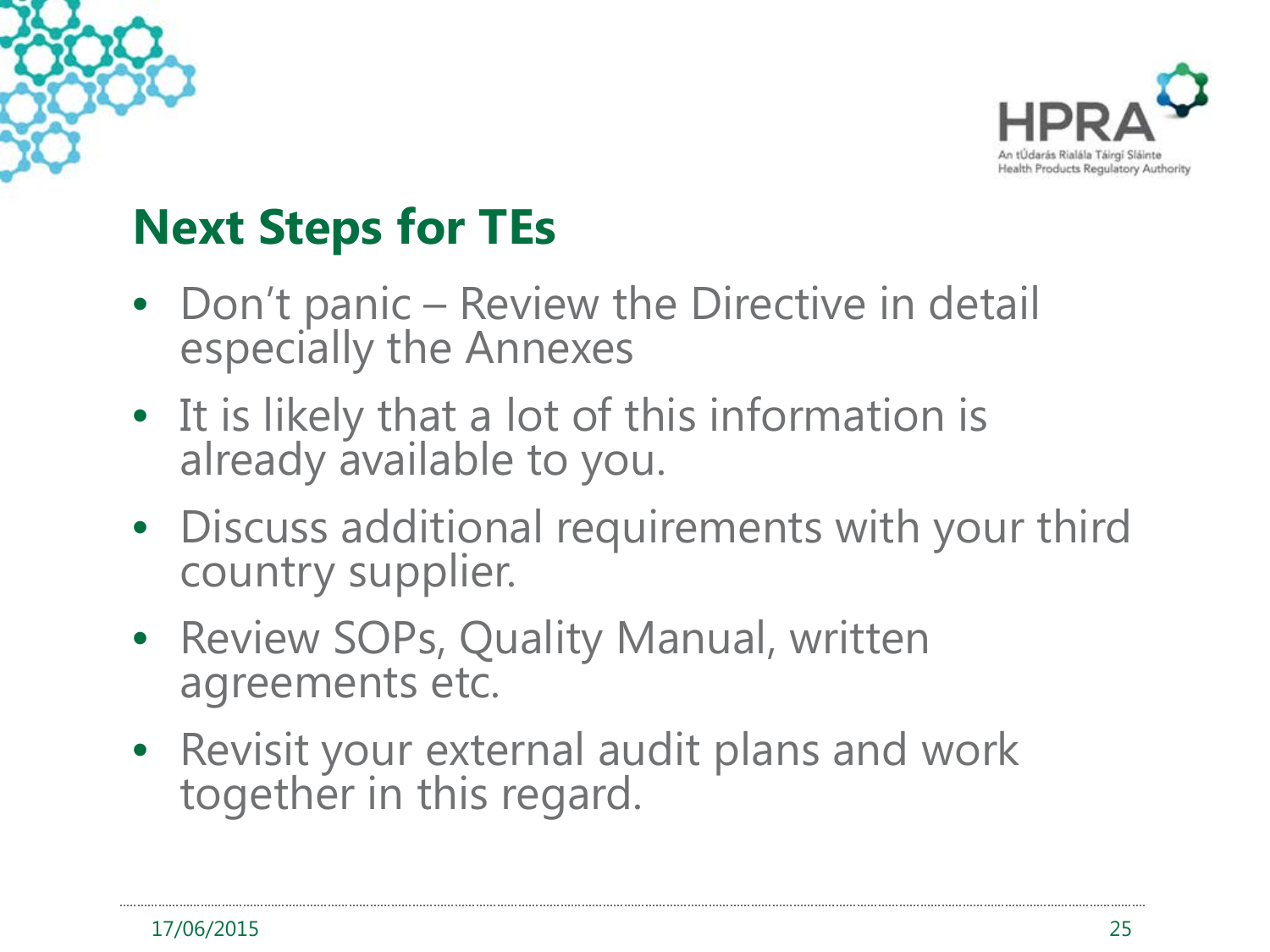



### **Next Steps for HPRA**

- Consult with DoH regarding the transposition;
- Review and update our Application for TEA, Variation Application and the format of our TEA;
- Review any changes that are required to current non-routine import process;
- Review the information requested in the Annexes and identify the information that will need to be updated from ITEs and the documentation that will need to be submitted and retained on file;
- Review with other MS a risk based approach to inspections of TCS.